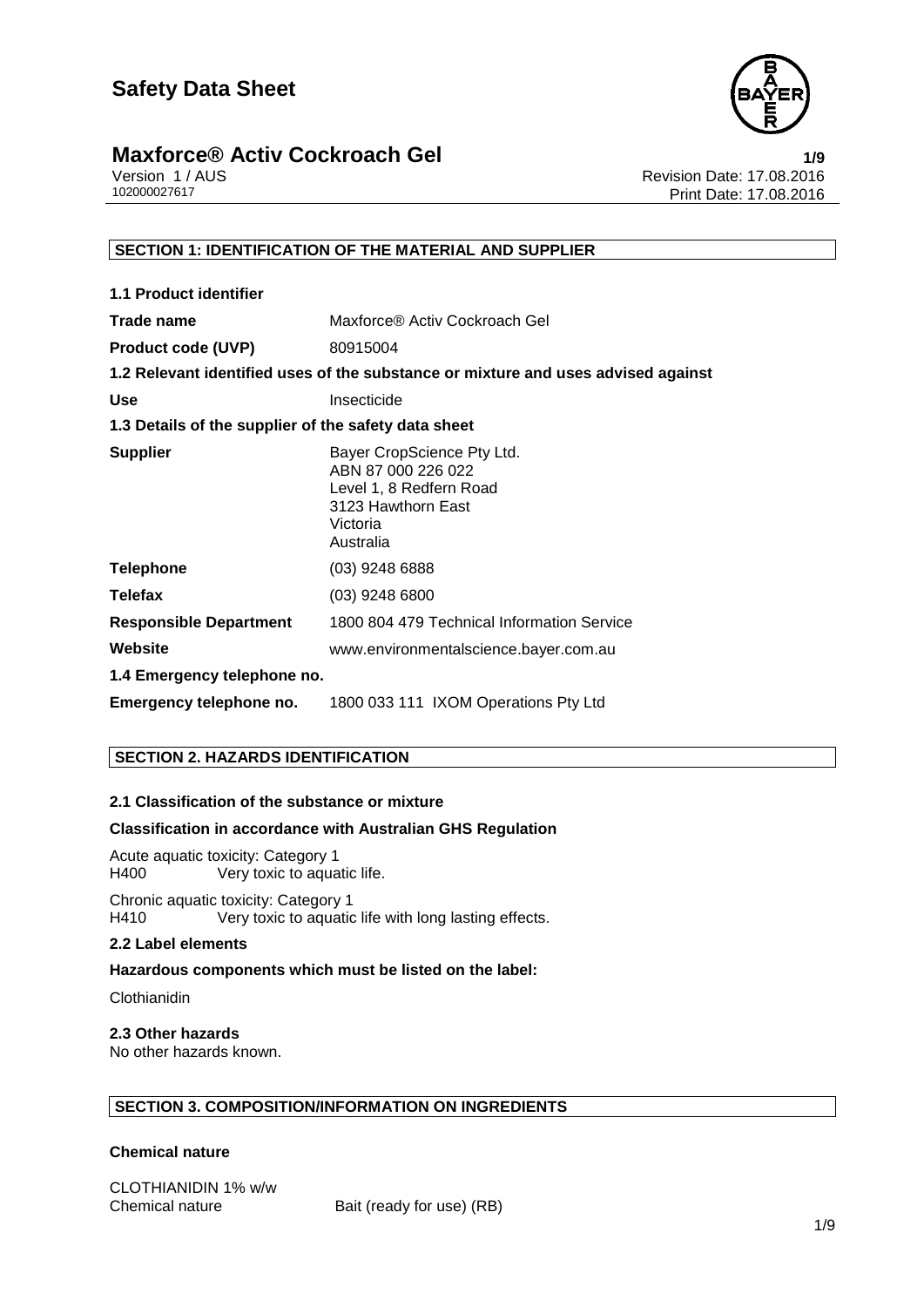

### **Maxforce® Activ Cockroach Gel 2/9**

Version 1 / AUS<br>102000027617<br>Print Date: 17.08.2016 Print Date: 17.08.2016

| <b>Chemical Name</b>                          | CAS-No.       | Concentration [%]   |
|-----------------------------------------------|---------------|---------------------|
| Clothianidin                                  | 210880-92-5   | 1.00                |
| Glycerine                                     | $56 - 81 - 5$ | > 1.00              |
| Mixture of: 5-chloro-2-methyl-4-isothiazolin- | 55965-84-9    | $> 0.0001 - 0.0015$ |
| 3-one and 2-methyl-4-isothiazolin-3-one       |               |                     |
| 1,2-Benzisothiazol-3(2H)-one                  | 2634-33-5     | $> 0.005 - 0.05$    |
| Other ingredients (non-hazardous) to 100%     |               |                     |

#### **SECTION 4. FIRST AID MEASURES**

**If poisoning occurs, immediately contact a doctor or Poisons Information Centre (telephone 13 11 26), and follow the advice given. Show this Safety Data Sheet to the doctor.**

#### **4.1 Description of first aid measures General advice** The nature of this product, when contained in commercial packs, makes spillage unlikely. However, if significant amounts are spilled nevertheless, the following advice is applicable. Move out of dangerous area. Place and transport victim in stable position (lying sideways). Remove contaminated clothing immediately and dispose of safely. **Skin contact** Wash off thoroughly with plenty of soap and water, if available with polyethyleneglycol 400, subsequently rinse with water. **Eye contact Rinse immediately with plenty of water, also under the eyelids, for at** least 15 minutes. Remove contact lenses, if present, after the first 5 minutes, then continue rinsing eye. Get medical attention if irritation develops and persists. **Ingestion** Do NOT induce vomiting. Call a physician or poison control center immediately. Rinse mouth. **4.2 Most important symptoms and effects, both acute and delayed Symptoms** No symptoms known or expected. **4.3 Indication of any immediate medical attention and special treatment needed Treatment** Treat symptomatically. In case of ingestion gastric lavage should be considered in cases of significant ingestions only within the first 2 hours. However, the application of activated charcoal and sodium sulphate is always advisable. There is no specific antidote.

#### **SECTION 5. FIRE FIGHTING MEASURES**

| <b>Suitable</b>   | Use water spray, alcohol-resistant foam, dry chemical or carbon<br>dioxide. |
|-------------------|-----------------------------------------------------------------------------|
| <b>Unsuitable</b> | High volume water jet                                                       |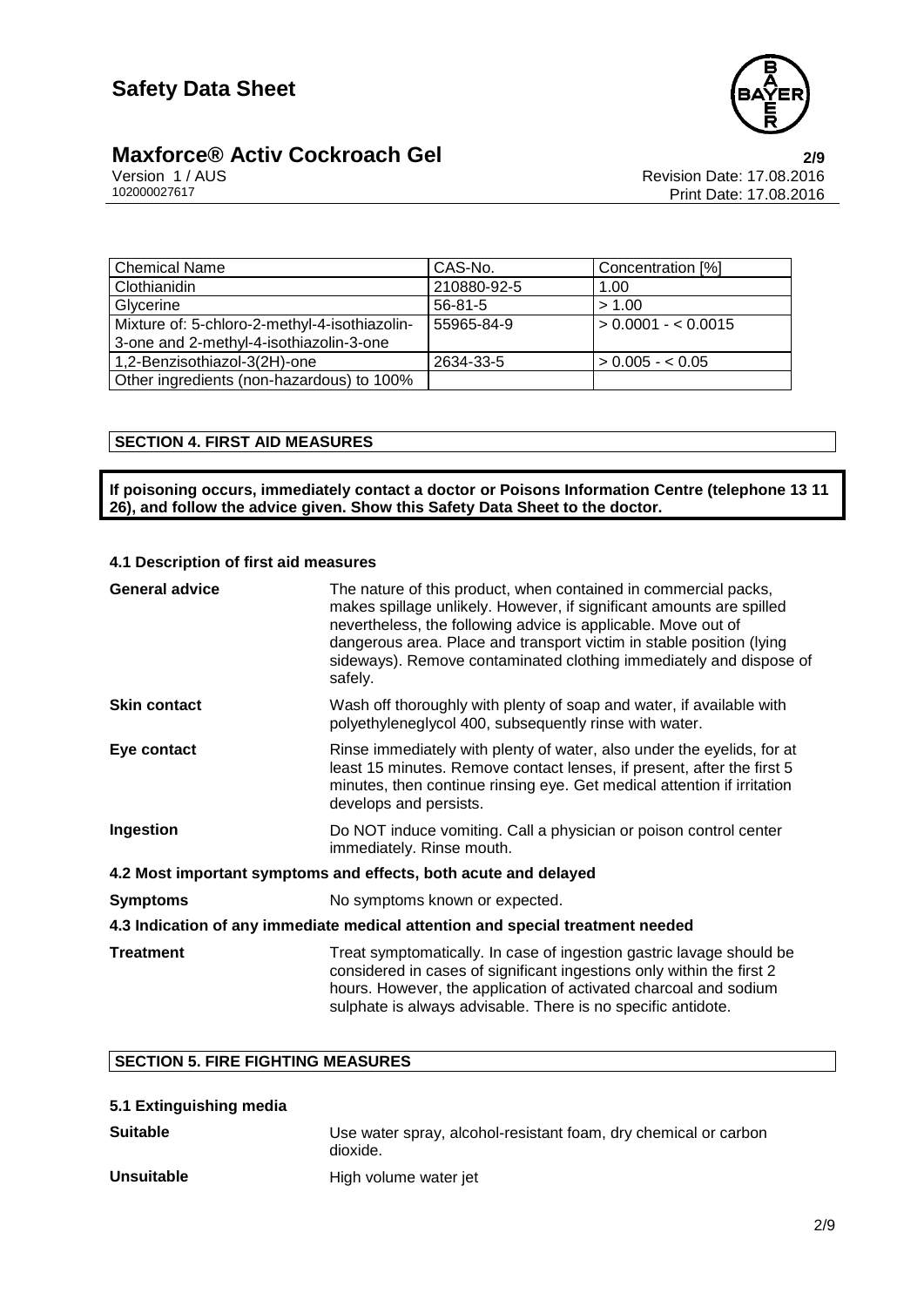

# **Maxforce® Activ Cockroach Gel**<br>Version 1/AUS **17.08.2016** Version 1/AUS

**precautions**

Version 1 / AUS<br>102000027617<br>Print Date: 17.08.2016 Print Date: 17.08.2016

| 5.2 Special hazards arising<br>from the substance or<br>mixture         | Dangerous gases are evolved in the event of a fire.                                                                                                                                                                       |  |
|-------------------------------------------------------------------------|---------------------------------------------------------------------------------------------------------------------------------------------------------------------------------------------------------------------------|--|
| 5.3 Advice for firefighters                                             |                                                                                                                                                                                                                           |  |
| <b>Special protective</b><br>equipment for firefighters                 | In the event of fire and/or explosion do not breathe fumes. In the event<br>of fire, wear self-contained breathing apparatus.                                                                                             |  |
| <b>Further information</b>                                              | Remove product from areas of fire, or otherwise cool containers with<br>water in order to avoid pressure being built up due to heat. Whenever<br>possible, contain fire-fighting water by diking area with sand or earth. |  |
| <b>Hazchem Code</b>                                                     | $\cdot$ 3Z                                                                                                                                                                                                                |  |
| <b>SECTION 6. ACCIDENTAL RELEASE MEASURES</b>                           |                                                                                                                                                                                                                           |  |
| 6.1 Personal precautions, protective equipment and emergency procedures |                                                                                                                                                                                                                           |  |
| <b>Precautions</b>                                                      | Avoid contact with spilled product or contaminated surfaces. Use<br>personal protective equipment.                                                                                                                        |  |
| <b>6.2 Environmental</b>                                                | Do not allow to get into surface water, drains and ground water.                                                                                                                                                          |  |

#### **6.3 Methods and materials for containment and cleaning up**

| Methods for cleaning up | Soak up with inert absorbent material (e.g. sand, silica gel, acid<br>binder, universal binder, sawdust). Keep in suitable, closed containers<br>for disposal. Clean contaminated floors and objects thoroughly,<br>observing environmental regulations. |
|-------------------------|----------------------------------------------------------------------------------------------------------------------------------------------------------------------------------------------------------------------------------------------------------|
| 6.4 Reference to other  | Information regarding safe handling, see section 7.                                                                                                                                                                                                      |

| ישואט שיוויטושוטויד. | monnation regarding sare nariumly, see section r.                   |
|----------------------|---------------------------------------------------------------------|
| sections             | Information regarding personal protective equipment, see section 8. |
|                      | Information regarding waste disposal, see section 13.               |

#### **SECTION 7. HANDLING AND STORAGE**

#### **7.1 Precautions for safe handling**

**Advice on safe handling** No specific precautions required when handling unopened packs/containers; follow relevant manual handling advice. **Hygiene measures** Avoid contact with skin, eyes and clothing. Keep working clothes separately. Wash hands before breaks and immediately after handling the product. Remove soiled clothing immediately and clean thoroughly before using again. Garments that cannot be cleaned must be destroyed (burnt).

#### **7.2 Conditions for safe storage, including any incompatibilities**

**Requirements for storage areas and containers** Store in original container. Keep containers tightly closed in a dry, cool and well-ventilated place. Store in a place accessible by authorized persons only. Keep away from direct sunlight. Protect from frost.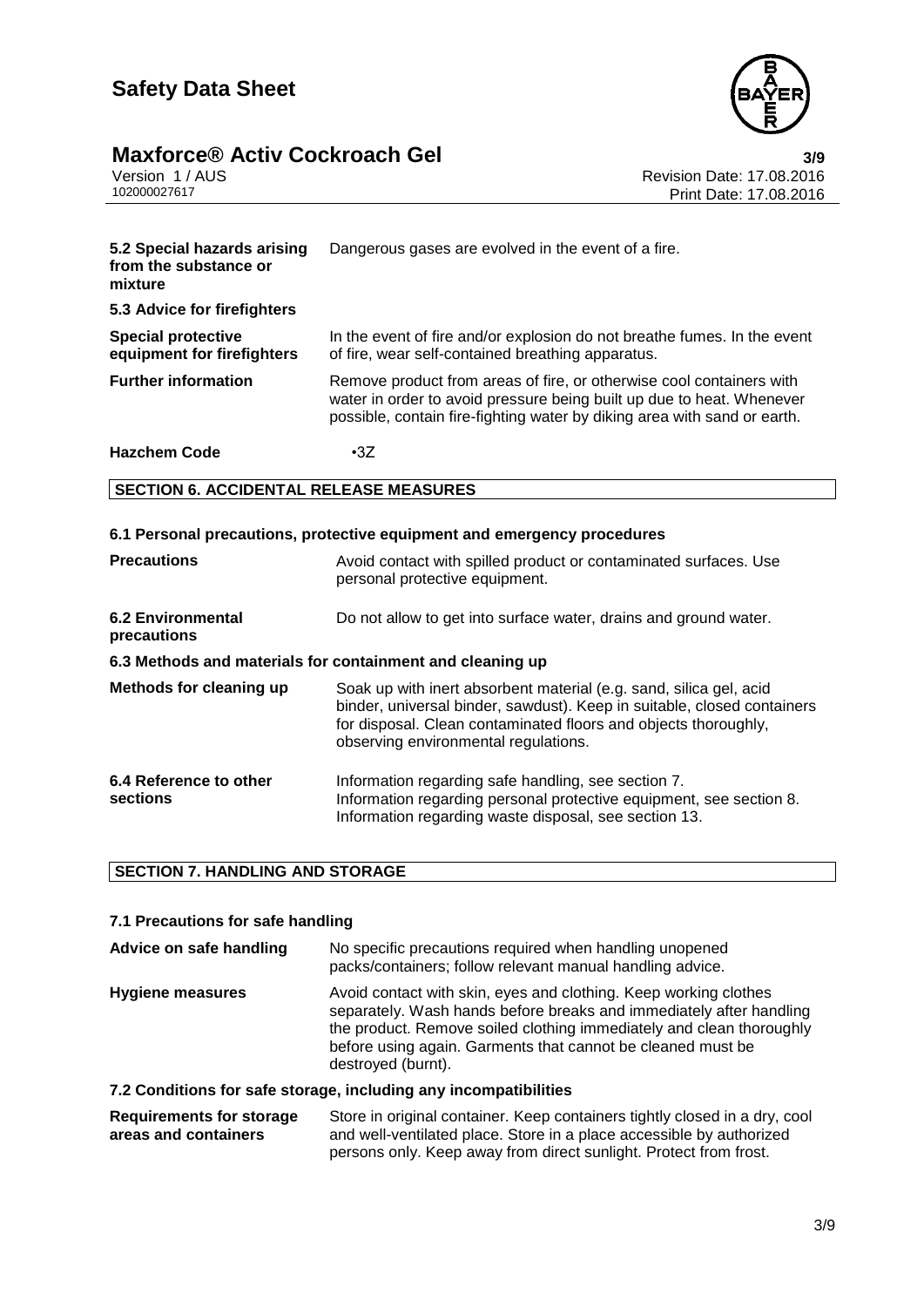

# **Maxforce® Activ Cockroach Gel**<br>Version 1/AUS **Activ Cockroach Gel Access Active Active Active Active Active Active Active Active Active Act**

**Advice on common storage** Keep away from food, drink and animal feedingstuffs.

#### **SECTION 8. EXPOSURE CONTROLS / PERSONAL PROTECTION**

#### **8.1 Control parameters**

| <b>Components</b>              | CAS-No.       | <b>Control parameters</b>     | <b>Update</b> | <b>Basis</b> |
|--------------------------------|---------------|-------------------------------|---------------|--------------|
| Clothianidin                   | 210880-92-5   | $2.8 \text{ mg/m}$ 3<br>(TWA) |               | OES BCS*     |
| Glycerine<br>(Inhalable mist.) | $56 - 81 - 5$ | $10$ mg/m $3$<br>(TWA)        | 12 2011       | AU NOEL      |
| Sucrose<br>(Inhalable dust.)   | $57 - 50 - 1$ | $10$ mg/m $3$<br>(TWA)        | 12 2011       | AU NOEL      |

\*OES BCS: Internal Bayer CropScience "Occupational Exposure Standard"

#### **8.2 Exposure controls**

### **Personal protective equipment - End user** General advice **No special protective equipment required.** No special protective equipment required.

**Engineering Controls**

Advice on safe handling No specific precautions required when handling unopened packs/containers; follow relevant manual handling advice.

### **SECTION 9. PHYSICAL AND CHEMICAL PROPERTIES**

#### **9.1 Information on basic physical and chemical properties**

| <b>Form</b>                                       | gel                                                                              |
|---------------------------------------------------|----------------------------------------------------------------------------------|
| Colour                                            | white to beige                                                                   |
| Odour                                             | weak, characteristic                                                             |
| рH                                                | 4.7 - 5.2 at 1 % (23 °C) (CIPAC D water (342ppm))                                |
| <b>Flash point</b>                                | 98 - 101 °C<br>No flash point - Determination conducted up to the boiling point. |
| Ignition temperature                              | 465 $^{\circ}$ C                                                                 |
| <b>Density</b>                                    | ca. 1.10 g/cm <sup>3</sup> at 20 $^{\circ}$ C                                    |
| <b>Partition coefficient: n-</b><br>octanol/water | Clothianidin: log Pow: 0.9                                                       |
| <b>Oxidizing properties</b>                       | No oxidizing properties                                                          |
| <b>Explosivity</b>                                | Not explosive<br>92/69/EEC, A.14 / OECD 113                                      |
| 9.2 Other information                             | Further safety related physical-chemical data are not known.                     |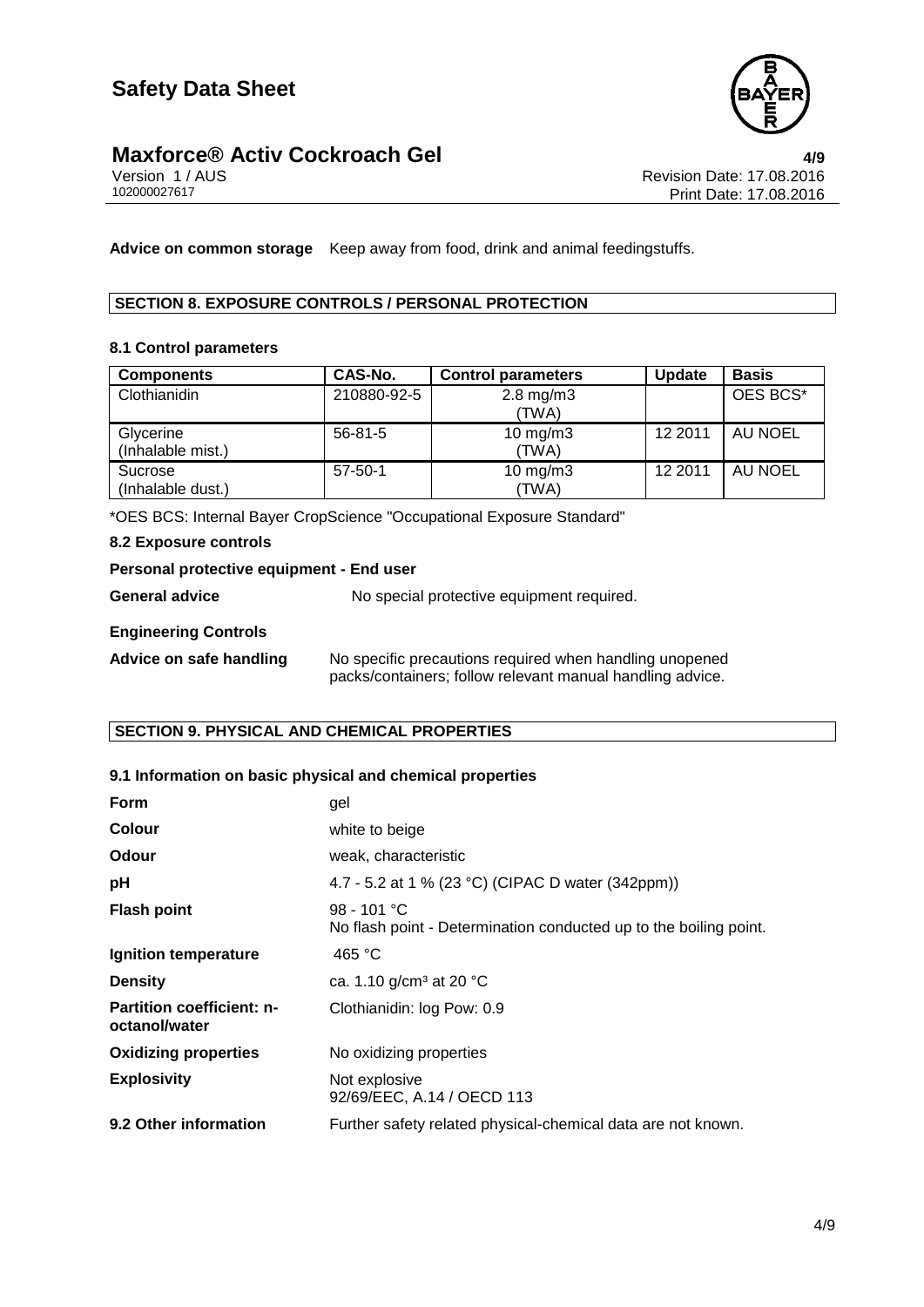



Version 1 / AUS<br>102000027617<br>Print Date: 17.08.2016 Print Date: 17.08.2016

#### **SECTION 10. STABILITY AND REACTIVITY**

| 10.1 Reactivity                            |                                                                                         |
|--------------------------------------------|-----------------------------------------------------------------------------------------|
| <b>Thermal decomposition</b>               | Stable under normal conditions.                                                         |
| <b>10.2 Chemical stability</b>             | Stable under recommended storage conditions.                                            |
| 10.3 Possibility of<br>hazardous reactions | No hazardous reactions when stored and handled according to<br>prescribed instructions. |
| <b>10.4 Conditions to avoid</b>            | Extremes of temperature and direct sunlight.                                            |
| 10.5 Incompatible materials                | Store only in the original container.                                                   |
| 10.6 Hazardous<br>decomposition products   | No decomposition products expected under normal conditions of use.                      |

#### **SECTION 11. TOXICOLOGICAL INFORMATION**

| 11.1 Information on toxicological effects |                                                                                    |
|-------------------------------------------|------------------------------------------------------------------------------------|
| <b>Acute oral toxicity</b>                | LD50 (Rat) $> 5,000$ mg/kg                                                         |
| <b>Acute inhalation toxicity</b>          | During intended and foreseen applications, no respirable aerosol is<br>formed.     |
| <b>Acute dermal toxicity</b>              | LD50 (Rat) $> 5,000$ mg/kg                                                         |
| <b>Skin irritation</b>                    | No skin irritation (Rabbit)                                                        |
| Eye irritation                            | Slight irritant effect - does not require labelling. (Rabbit)                      |
| <b>Sensitisation</b>                      | Non-sensitizing. (Mouse)<br>OECD Test Guideline 429, local lymph node assay (LLNA) |

#### **Assessment mutagenicity**

Clothianidin was not mutagenic or genotoxic based on the overall weight of evidence in a battery of in vitro and in vivo tests.

#### **Assessment carcinogenicity**

Clothianidin was not carcinogenic in lifetime feeding studies in rats and mice.

#### **Assessment toxicity to reproduction**

Clothianidin caused reproduction toxicity in a two-generation study in rats only at dose levels also toxic to the parent animals. The reproduction toxicity seen with Clothianidin is related to parental toxicity.

#### **Assessment developmental toxicity**

Clothianidin did not cause developmental toxicity in rats. Clothianidin caused developmental toxicity in rabbits only at dose levels toxic to the dams. The developmental effects seen with Clothianidin are related to maternal toxicity.

#### **Assessment repeated dose toxicity**

Clothianidin did not cause specific target organ toxicity in experimental animal studies.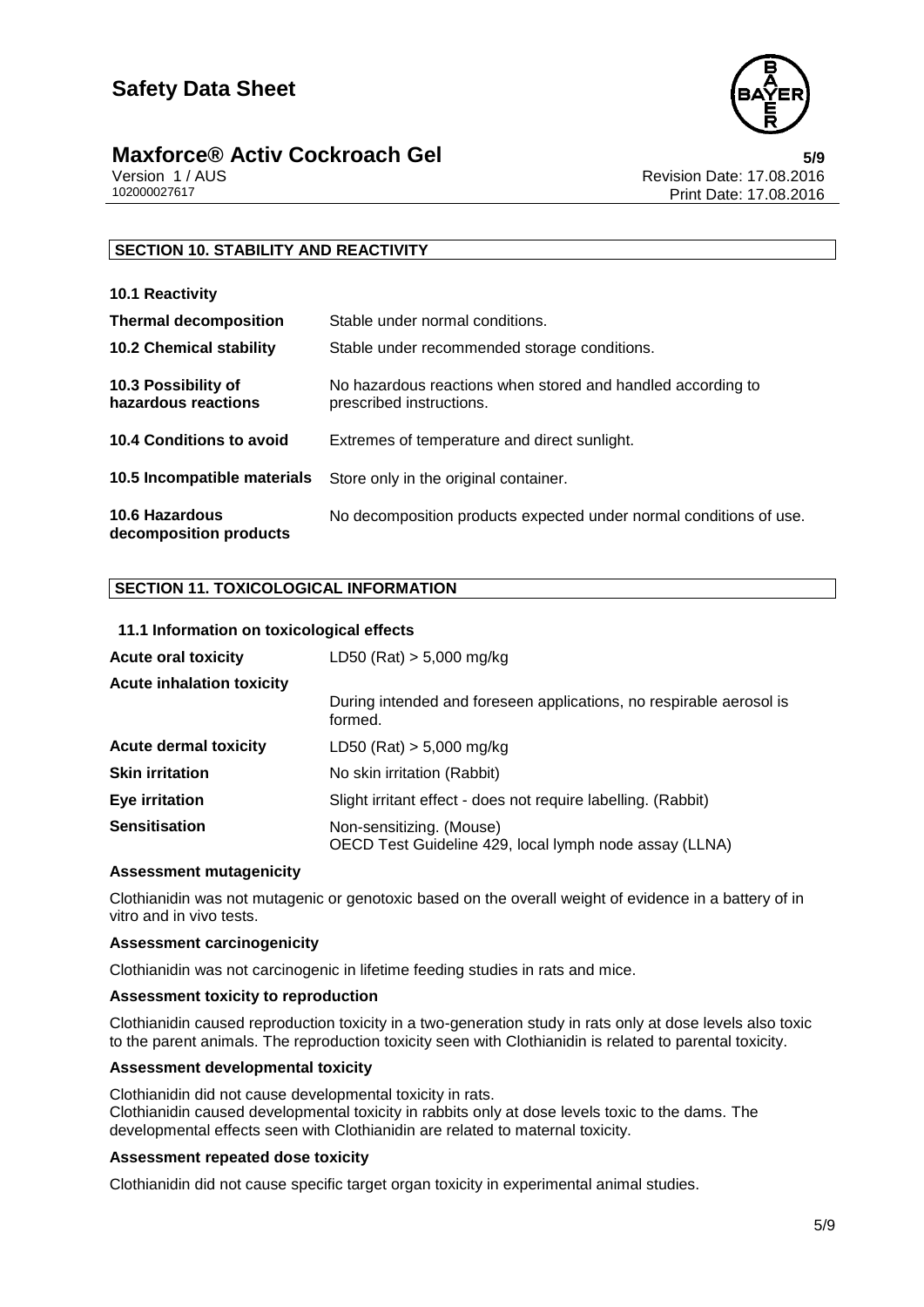

# **Maxforce® Activ Cockroach Gel**<br>Version 1/AUS **COCKroach Gel 6/9** Revision Date: 17.08.2016

Version 1 / AUS<br>102000027617<br>Print Date: 17.08.2016 Print Date: 17.08.2016

#### **Aspiration hazard**

Based on available data, the classification criteria are not met.

#### **Information on likely routes of exposure**

Keep exposed gel away from open food and food contact surfaces. Eye contact, Skin contact, Ingestion

**Early onset symptoms related to exposure** Refer to Section 4

**Delayed health effects from exposure** Refer to Section 11

**Exposure levels and health effects** Refer to Section 4

**Interactive effects** Not known

**When specific chemical data is not available** Not applicable

**Mixture of chemicals** Refer to Section 2.1

**Further information**

No further toxicological information is available.

#### **SECTION 12. ECOLOGICAL INFORMATION**

#### **12.1 Toxicity**

| <b>Toxicity to fish</b>                             | LC50 (Oncorhynchus mykiss (rainbow trout)) > 104.2 mg/l<br>Exposure time: 96 h<br>The value mentioned relates to the active ingredient clothianidin.     |
|-----------------------------------------------------|----------------------------------------------------------------------------------------------------------------------------------------------------------|
| <b>Toxicity to aquatic</b><br>invertebrates         | EC50 (Daphnia magna (Water flea)) > 40 mg/l<br>Exposure time: 48 h<br>The value mentioned relates to the active ingredient clothianidin.                 |
|                                                     | EC50 (Chironomus riparius (non-biting midge)) 0.029 mg/l<br>Exposure time: 48 h<br>The value mentioned relates to the active ingredient clothianidin.    |
| <b>Chronic toxicity to aquatic</b><br>invertebrates | NOEC (Daphnia (water flea)): 0.12 mg/l<br>Exposure time: 21 d<br>The value mentioned relates to the active ingredient clothianidin.                      |
|                                                     | NOEC (Chironomus riparius (non-biting midge)): 0.00072 mg/l<br>Exposure time: 28 d<br>The value mentioned relates to the active ingredient clothianidin. |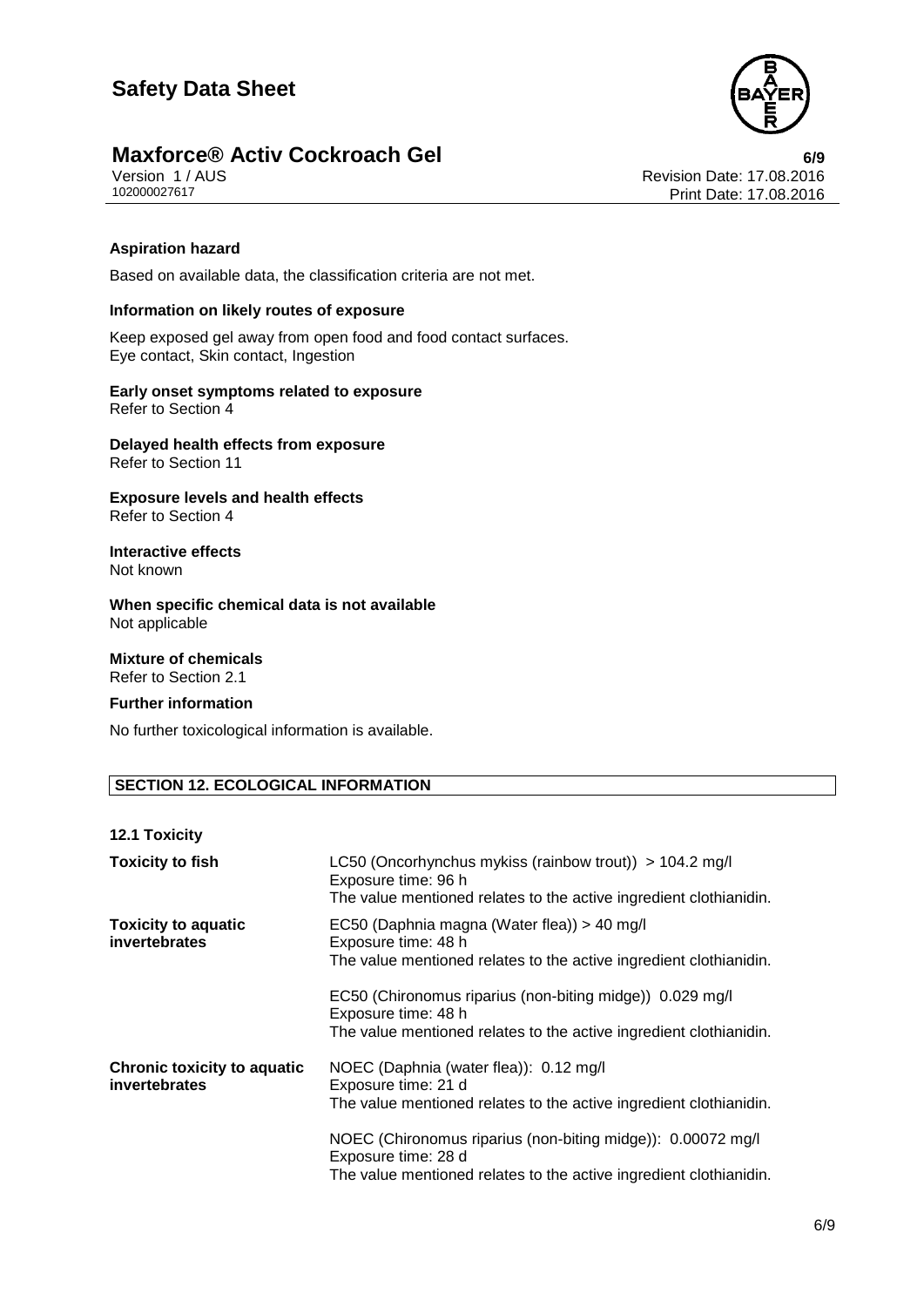

### **Maxforce® Activ Cockroach Gel 7/9**

|              | Version 1/AUS |  |
|--------------|---------------|--|
| 102000027617 |               |  |

Revision Date: 17.08.2016 Print Date: 17.08.2016

| <b>Toxicity to aquatic plants</b>           | EC50 (Raphidocelis subcapitata (freshwater green alga)) > 120 mg/l<br>Growth rate; Exposure time: 72 h<br>The value mentioned relates to the active ingredient clothianidin. |  |
|---------------------------------------------|------------------------------------------------------------------------------------------------------------------------------------------------------------------------------|--|
|                                             | EC50 (Lemna gibba (gibbous duckweed)) > 121 mg/l<br>Exposure time: 14 d<br>The value mentioned relates to the active ingredient clothianidin.                                |  |
| 12.2 Persistence and degradability          |                                                                                                                                                                              |  |
| <b>Biodegradability</b>                     | Clothianidin:<br>Not rapidly biodegradable                                                                                                                                   |  |
| Koc                                         | Clothianidin: Koc: 84 - 345                                                                                                                                                  |  |
| 12.3 Bioaccumulative potential              |                                                                                                                                                                              |  |
| <b>Bioaccumulation</b>                      | Clothianidin:<br>Does not bioaccumulate.                                                                                                                                     |  |
| 12.4 Mobility in soil                       |                                                                                                                                                                              |  |
| <b>Mobility in soil</b>                     | Clothianidin: Moderately mobile in soils                                                                                                                                     |  |
| 12.5 Other adverse effects                  |                                                                                                                                                                              |  |
| <b>Additional ecological</b><br>information | No other effects to be mentioned.                                                                                                                                            |  |

#### **SECTION 13. DISPOSAL CONSIDERATIONS**

Dispose of empty container by wrapping in paper, placing in plastic bag and putting in the garbage. DO NOT burn empty containers or product.

#### **SECTION 14. TRANSPORT INFORMATION**

#### **ADG**

| UN number                  | 3082                                                   |
|----------------------------|--------------------------------------------------------|
| Transport hazard class(es) | 9                                                      |
| <b>Subsidiary Risk</b>     | None                                                   |
| Packaging group            | Ш                                                      |
| Description of the goods   | ENVIRONMENTALLY HAZARDOUS SUBSTANCE, LIQUID,<br>N.O.S. |
|                            | (CLOTHIANIDIN SOLUTION)                                |
| Hazchem Code               | $\cdot 37$                                             |

According to AU01, Environmentally Hazardous Substances in packagings, IBC or any other receptacle not exceeding 500 kg or 500 L are not subject to the ADG Code.

#### **IMDG**

| UN number                  | 3082       |
|----------------------------|------------|
| Transport hazard class(es) | 9          |
| <b>Subsidiary Risk</b>     | None       |
| Packaging group            | ш          |
| Marine pollutant           | <b>YES</b> |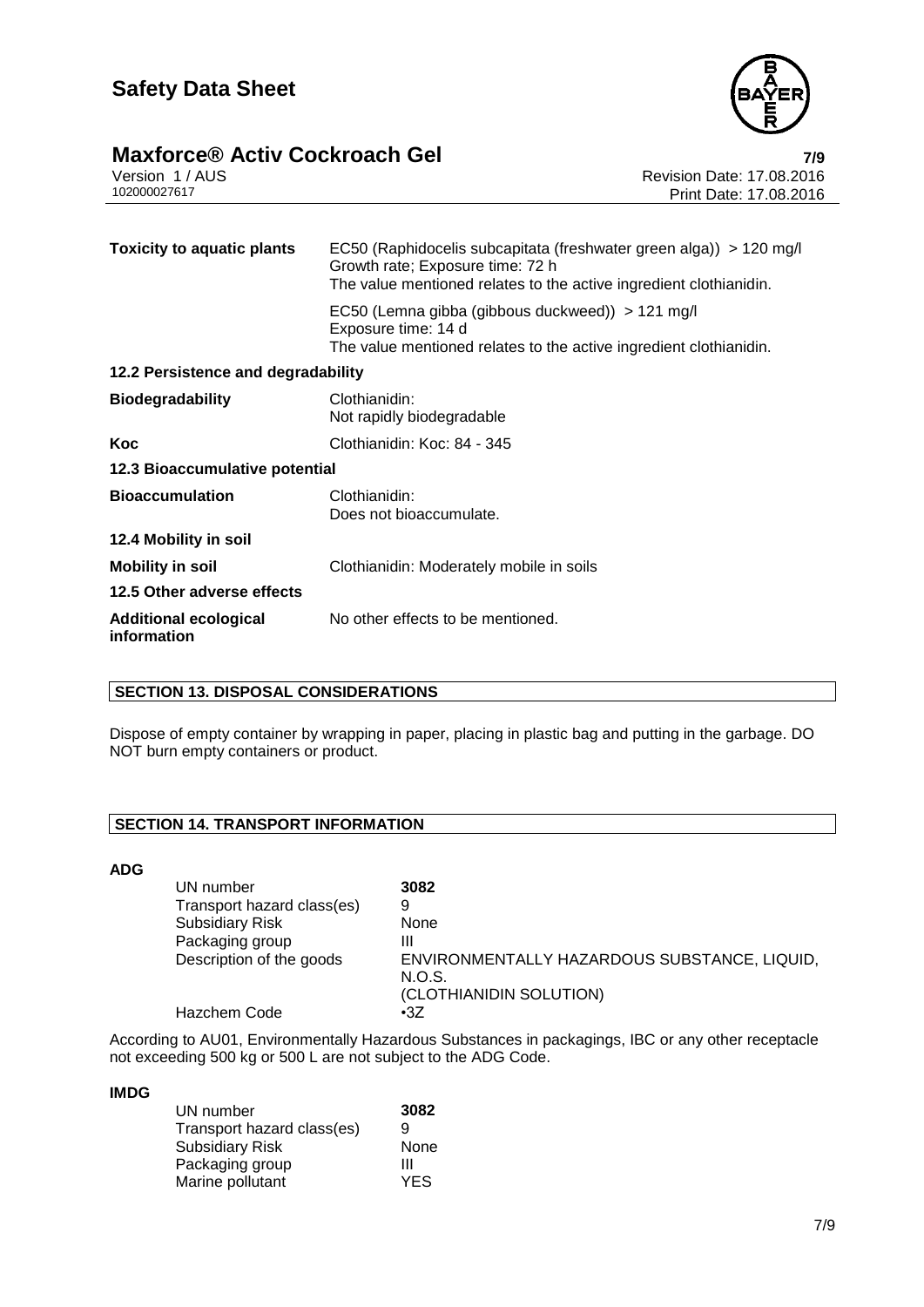

### **Maxforce®** Activ Cockroach Gel **8/9 8/9**

Version 1 / AUS<br>102000027617<br>Print Date: 17.08.2016 Print Date: 17.08.2016

Description of the goods ENVIRONMENTALLY HAZARDOUS SUBSTANCE, LIQUID, N.O.S. (CLOTHIANIDIN SOLUTION) **IATA** UN number **3082** Transport hazard class(es) 9 Subsidiary Risk None Packaging group III Environm. Hazardous Mark YES Description of the goods ENVIRONMENTALLY HAZARDOUS SUBSTANCE, LIQUID, N.O.S. (CLOTHIANIDIN SOLUTION )

#### **SECTION 15. REGULATORY INFORMATION**

Registered according to the Agricultural and Veterinary Chemicals Code Act 1994

Australian Pesticides and Veterinary Medicines Authority approval number: 81040

#### **SUSMP classification (Poison Schedule)**

Exempt (Standard for the Uniform Scheduling of Medicines and Poisons)

#### **SECTION 16. OTHER INFORMATION**

**Trademark information** Maxforce® is a registered trademark of the Bayer Group.

This SDS summarises our best knowledge of the health and safety hazard information of the product and how to safely handle and use the product in the workplace. Each user should read this SDS and consider the information in the context of how the product will be handled and used in the workplace including in conjunction with other products.

If clarification or further information is needed to ensure that an appropriate risk assessment can be made, the user should contact this company.

Our responsibility for products sold is subject to our standard terms and conditions, a copy of which is sent to our customers and is also available on request.

#### **Abbreviations and acronyms**

| <b>ADN</b>     | European Agreement concerning the International Carriage of Dangerous Goods by<br><b>Inland Waterways</b> |
|----------------|-----------------------------------------------------------------------------------------------------------|
| ADR.           | European Agreement concerning the International Carriage of Dangerous Goods by<br>Road                    |
| <b>ATE</b>     | Acute toxicity estimate                                                                                   |
| AU OEL         | Australia. OELs. (Adopted National Exposure Standards for Atmospheric                                     |
|                | Contaminants in the Occupational Environment)                                                             |
| CAS-Nr.        | <b>Chemical Abstracts Service number</b>                                                                  |
| <b>CEILING</b> | Ceiling Limit Value                                                                                       |
| Conc.          | Concentration                                                                                             |
| EC-No.         | European community number                                                                                 |
| <b>ECx</b>     | Effective concentration to x %                                                                            |